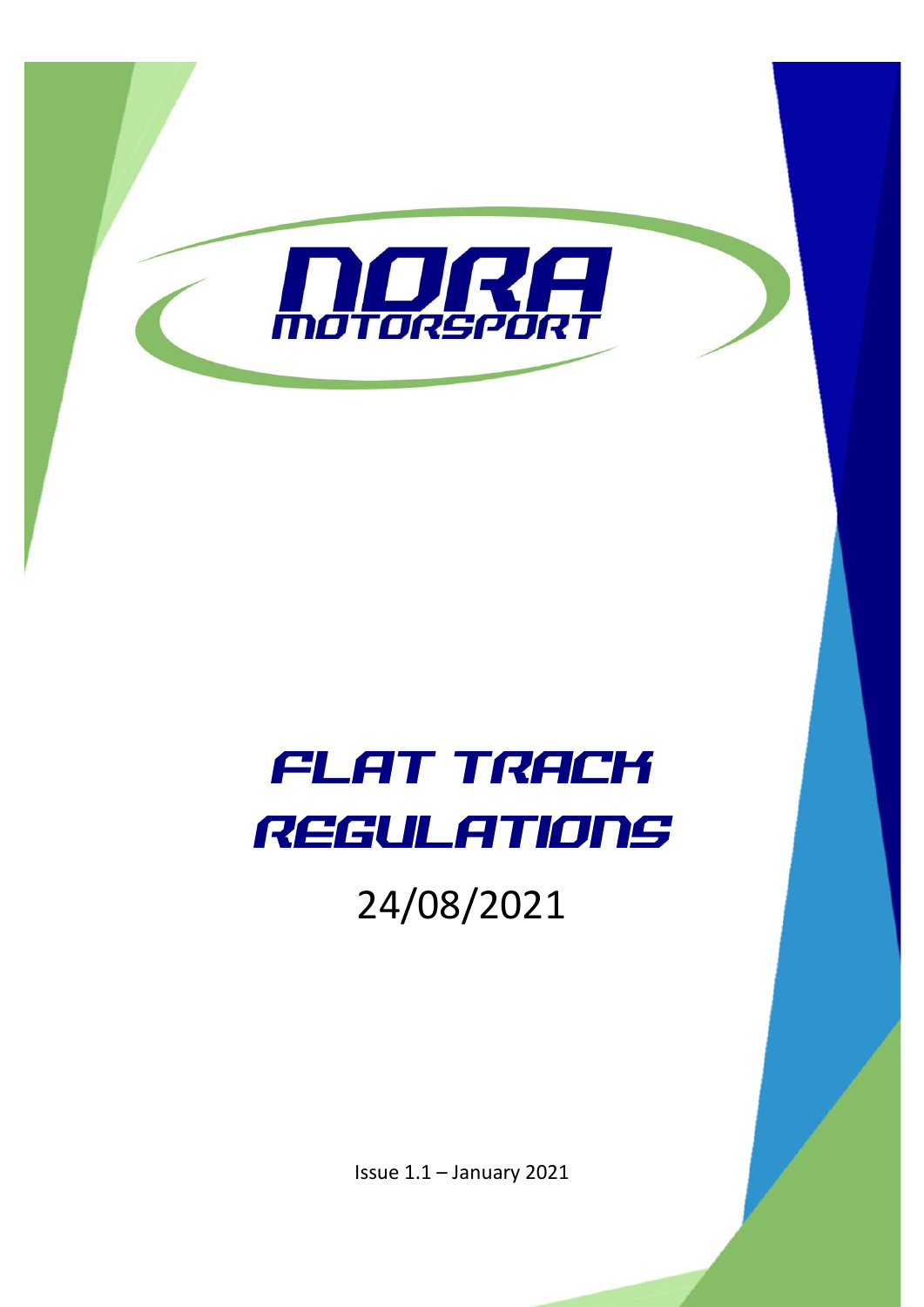Flat Track Regulations v1.1 January 2021 and the state of the Printed:24/08/2021

#### VERSION HISTORY

| Version | Date          | <b>Description</b>                            |
|---------|---------------|-----------------------------------------------|
| 1.0     | November 2019 | Creation of Flat Track Regulations document.  |
| 1.1     | October 2020  | Address Change - Addition of Quad and Sidecar |
|         |               |                                               |
|         |               |                                               |
|         |               |                                               |
|         |               |                                               |
|         |               |                                               |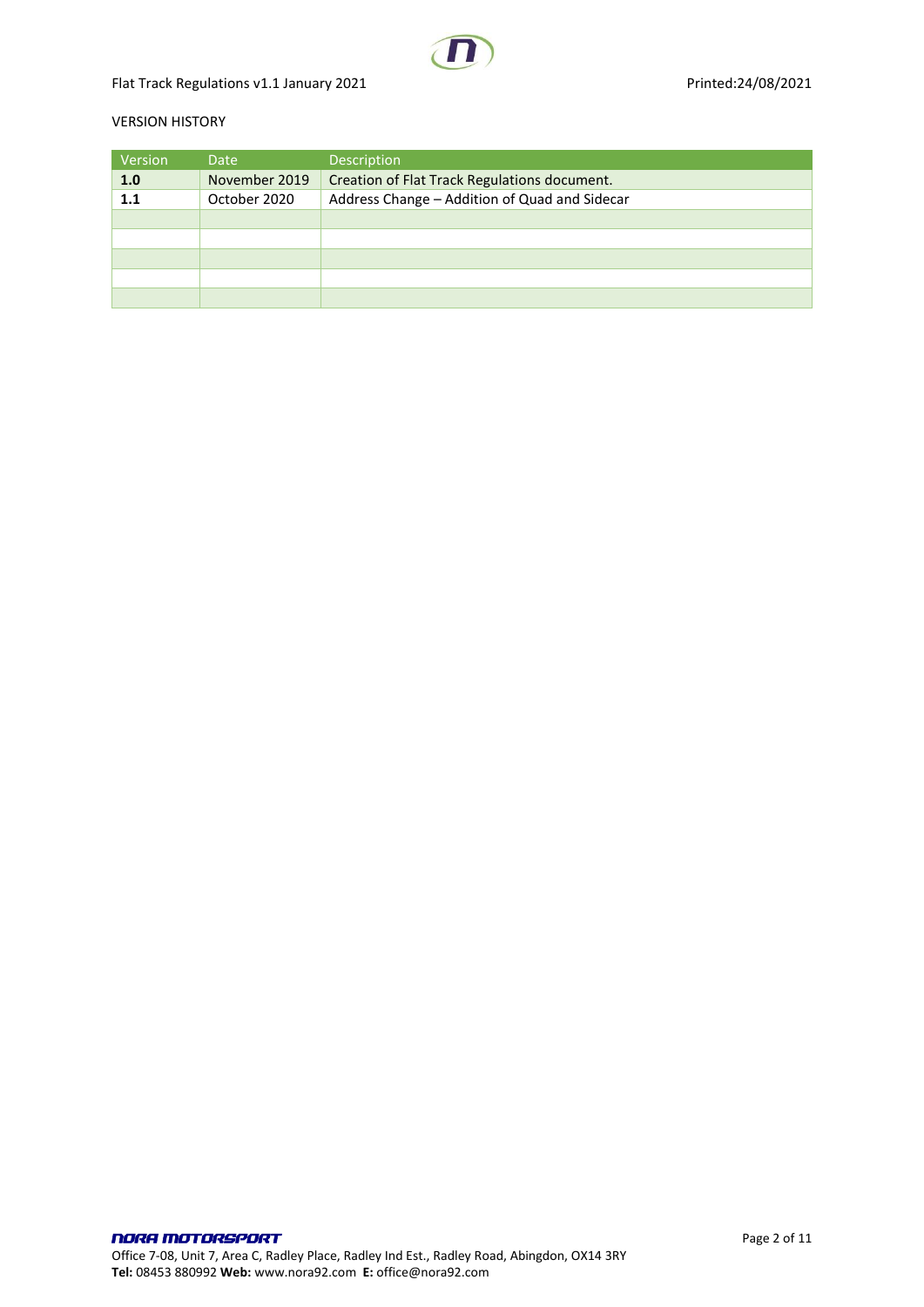#### **TABLE OF CONTENTS**

| 1. |                   |   |
|----|-------------------|---|
| 2. |                   |   |
|    |                   |   |
|    |                   |   |
|    |                   |   |
| 3. |                   |   |
|    |                   |   |
|    |                   |   |
|    |                   |   |
|    |                   |   |
|    |                   |   |
|    |                   |   |
|    |                   |   |
|    |                   |   |
|    |                   |   |
|    |                   |   |
| 5. |                   |   |
|    |                   |   |
|    |                   |   |
|    |                   |   |
|    |                   |   |
|    |                   |   |
|    |                   |   |
|    |                   |   |
|    |                   |   |
|    |                   |   |
|    |                   |   |
|    |                   |   |
|    |                   |   |
|    |                   |   |
|    |                   |   |
| 6. |                   |   |
| 7. |                   |   |
|    |                   |   |
|    |                   |   |
|    |                   |   |
|    |                   |   |
|    | 7.5 Track Access. | q |
|    |                   |   |
| 8. |                   |   |
|    |                   |   |
|    |                   |   |
|    |                   |   |
|    |                   |   |
|    |                   |   |
|    |                   |   |
|    |                   |   |
|    |                   |   |
|    |                   |   |
|    |                   |   |
|    |                   |   |
|    |                   |   |
|    |                   |   |
| 9. |                   |   |
|    |                   |   |
|    |                   |   |
|    |                   |   |
|    |                   |   |
|    |                   |   |

### **NORA MOTORSPORT**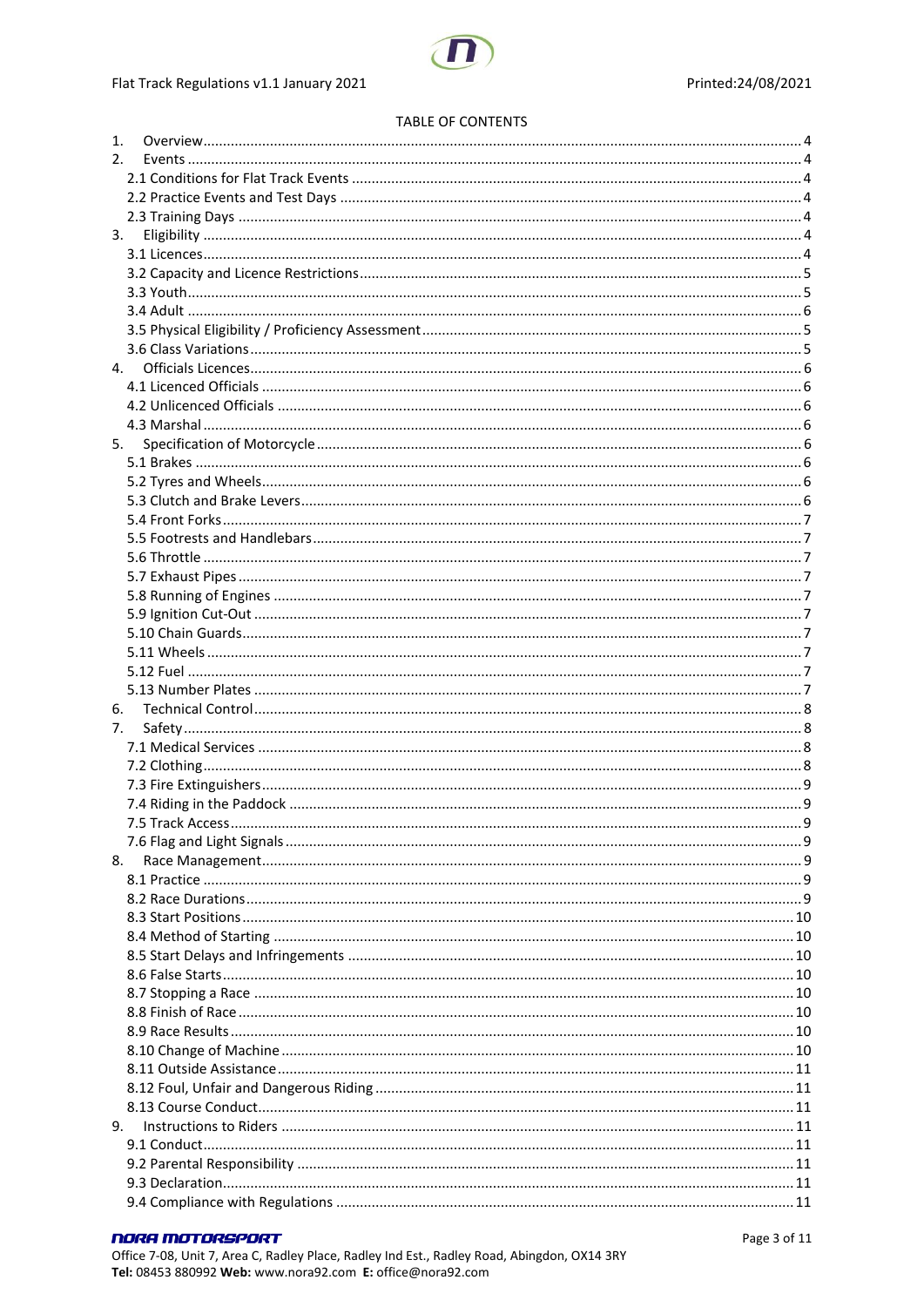# <span id="page-3-0"></span>**1. Overview**

NORA Motorsport is a trading name of NORA 92 Limited. For the purposes of this document any reference to NORA can refer to NORA Motorsport or NORA 92 Limited.

No discrimination is intended where references are made to specific gender within NORA's Code of Practice and Regulations

The contents of this document are copyright and may not be copied without prior permission of NORA.

The NORA Code of Practice together with these Regulations, the Event Regulations and any Final Instructions shall apply to all Flat Track Events held under a Permit issued by NORA 92.

### <span id="page-3-2"></span><span id="page-3-1"></span>**2. Events**

#### **2.1 Conditions for Flat Track Events**

- a. The organiser must be affiliated to NORA
- b. An RTA permit must be applied for and in place before the event.
- c. The venue must hold a current certificate issued by NORA
- d. Green sites must comply with current circuit guidelines

#### <span id="page-3-3"></span>**2.2 Practice Events and Test Days**

- a. A permit shall be applied for and put in place for all practice days.
- b. The NORA guidelines for practice track facilities will apply to practice days.

#### <span id="page-3-4"></span>**2.3 Training Days**

- a. All trainers must be licenced through NORA.
- b. No more than 20 riders may be in attendance for each trainer.

# <span id="page-3-6"></span><span id="page-3-5"></span>**3. Eligibility**

#### **3.1 Licences**

- a. For all NORA competitions the riders must hold a current NORA Licence.
- b. Practice licences are available for non competition events.
- c. A One Event Competition Licence grants the same benefits of an annual licence for the duration of one event only with regards to Rules and Regulations.
- d. A One Event Licence does not include Personal Accident cover.
- e. All new applications for an annual licence must be accompanied by a passport style photograph, Photographs may be sent electronically.
- f. Youth only: All new applications must be accompanied by a photocopy of the rider's birth certificate or passport.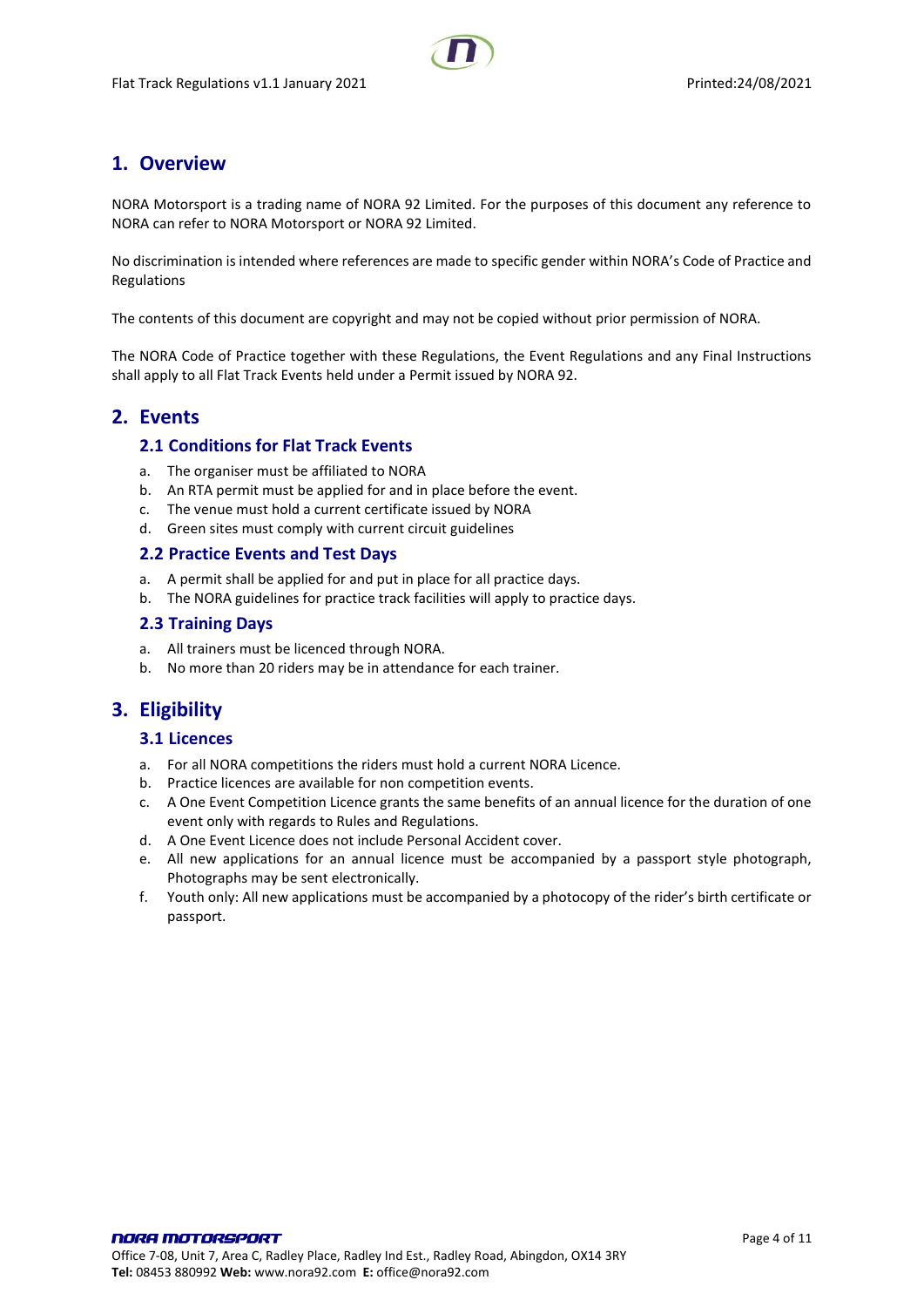# **3.2 Capacity and Licence Restrictions**

<span id="page-4-0"></span>

| Age on 1st Jan        | Grade                            | <b>Engine Capacity</b>                                                                        | Max Wheel Size /<br>Specification | <b>Restrictions</b> |
|-----------------------|----------------------------------|-----------------------------------------------------------------------------------------------|-----------------------------------|---------------------|
| <b>Youth Solo</b>     |                                  |                                                                                               |                                   |                     |
| 6-11 Years            | <b>Junior Flat Track</b>         | Maximum 65cc 2 or 150cc<br>air cooled 4 stroke.                                               | 19 inch rear,<br>19 inch front    |                     |
| $10-15$ years         | <b>Inter Flat Track</b>          | Maximum 85cc 2 stroke or<br>230cc 4 stroke                                                    | 19 inch rear,<br>19 inch front    |                     |
| $14 - 17$ Years       | <b>Senior Flat Track</b>         | Maximum 125cc 2 stroke<br>Maximum 250cc 4 stroke                                              | 19 inch rear,<br>19 inch front    |                     |
| <b>Adult Solo</b>     |                                  |                                                                                               |                                   |                     |
| 15 Years              | Adult Open                       | Maximum 250cc 2 stroke or<br>450cc 4 Stroke                                                   |                                   |                     |
| 17 Years              | Adult Open                       | As per class restriction                                                                      |                                   |                     |
| 17 Years              | <b>Hooligan Class</b>            | Road bikes as per event<br>regulations                                                        |                                   |                     |
| <b>Adult Minibike</b> |                                  |                                                                                               |                                   |                     |
| 15 Years              | Minibike<br>Flat<br><b>Track</b> | Maximum 160cc air cooled<br>4 stroke.                                                         | 16 inch rear,<br>19 inch front    |                     |
| <b>Adult Quad</b>     |                                  |                                                                                               |                                   |                     |
| 15 Years              |                                  |                                                                                               |                                   |                     |
| <b>Youth Quad</b>     |                                  |                                                                                               |                                   |                     |
| $11 - 17$ years       | 250cc Open                       | Up to 200cc 2 Stroke & 250cc 4 Stroke.                                                        |                                   |                     |
| $8 - 14$ Years        | 100cc Open                       | 100cc Quads with engine and frame as originally manufactured,<br>8 year olds - Automatic only |                                   |                     |
| <b>Adult Sidecar</b>  |                                  |                                                                                               |                                   |                     |
| 15 Years              |                                  | Maximum 500cc                                                                                 |                                   |                     |
| 17 Years              |                                  | Maximum 1000cc                                                                                |                                   |                     |

Riders may continue in the youth senior class until the end of the year in which their 18th birthday falls. After reaching 15 years of age riders can apply for an Adult Flat track licence and still retain a youth licence until the end of the year in which their 18th birthday falls.

# <span id="page-4-1"></span>**3.3 Youth**

- a. Upon assessment riders may remain in a lower class below their age.
- b. No rider may compete before their sixth birthday without assessment and approval from NORA 92.
- c. When a rider reaches the maximum age limit for their group, they may continue to compete in that group until the end of the calendar year.
- d. On reaching the minimum age for the next group, the rider may upgrade. Please note that any rider who chooses to upgrade cannot then move back to the lower capacity class once they have competed at the higher level at a NORA event unless specifically approved by NORA.
- e. An assessment will be required for any rider wishing to ride in a class of which they do not reach the age requirement to be arranged by the rider following application to the NORA office.
- f. The parent or person with parental responsibility must accompany a youth competitor under the age of 18 to any event and stay for the entire duration of the time that the rider is present.

# <span id="page-4-2"></span>**3.4 Physical Eligibility / Proficiency Assessment**

All youth riders should be able to sit astride their machines and, with one foot firmly on the ground, must be able to control the gear lever or the foot brake with the other foot.

#### <span id="page-4-3"></span>**3.5 Class Variations**

- a. The Youth classes may be combined.
- b. Clubs are permitted to designate other classes such as they require. These classes must not fall outside of the restrictions for either Youth or Adult competitors and must be stated in the Event Regulations.

# **3.6 Adult**

No rider will be permitted to compete in the adult classes until they reach the minimum required age.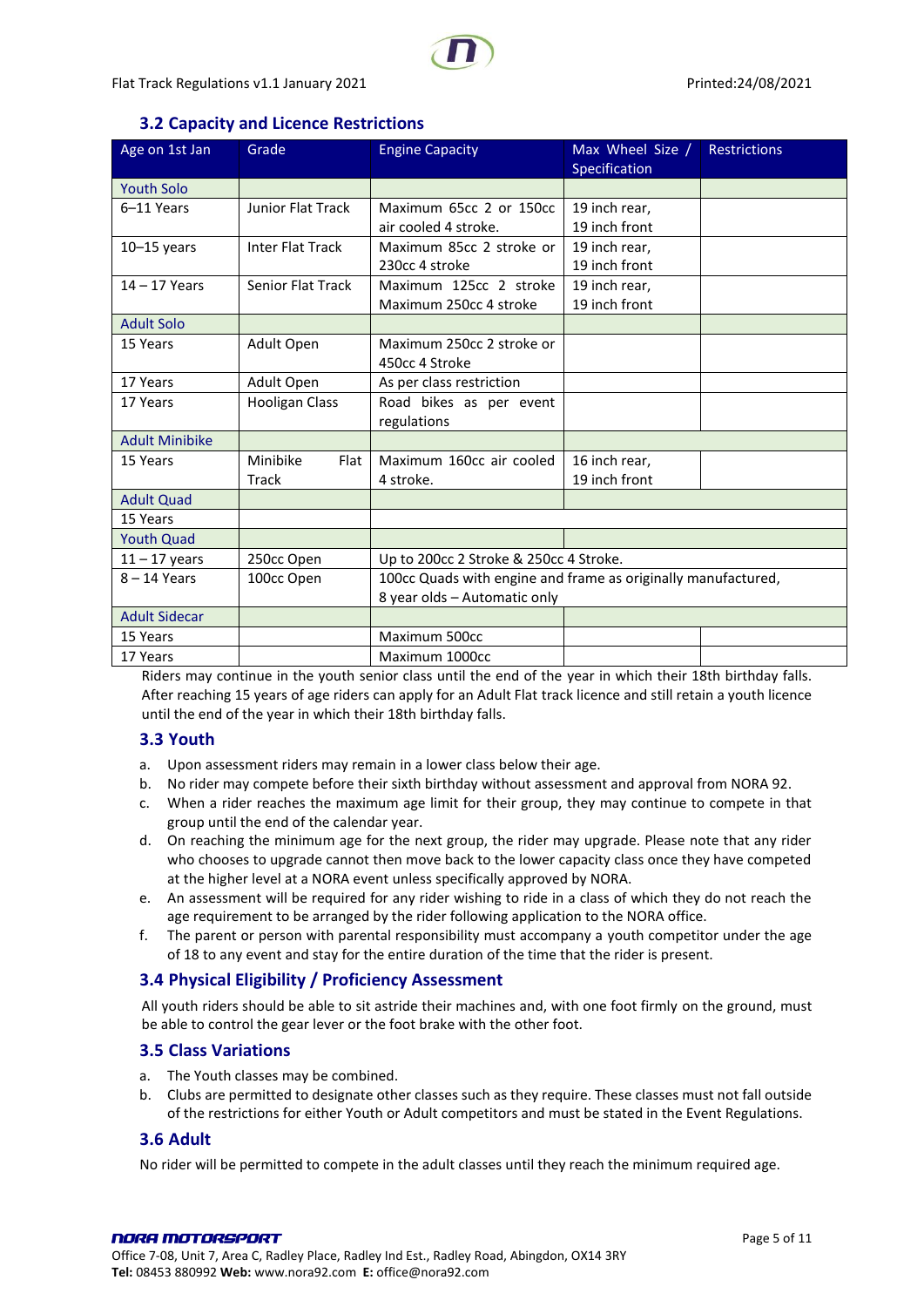# <span id="page-5-1"></span>**4. Officials Licences**

<span id="page-5-0"></span>Flat track Officials are required to hold a NORA Licence of the appropriate grade for the performance of their duties.

#### <span id="page-5-2"></span>**4.1 Licenced Officials**

Officials that require a Licence.

| <b>Official</b>                | Licence Term | <b>Training Method</b> |
|--------------------------------|--------------|------------------------|
| Clerk of the Course            | 3 Years      | Seminar                |
| <b>Chief Technical Officer</b> | 3 Years      | Seminar                |
| <b>Engine Measurer</b>         | 3 Years      | Seminar                |
| Electronic Timekeeper          |              | Assessment             |

Licences will only be issued to individuals who have attended the appropriate seminar and/or passed competency assessments appropriate to their role. NORA 92, at its sole discretion, may refuse to issue, cancel or suspend any officials licence.

#### <span id="page-5-3"></span>**4.2 Unlicenced Officials**

Officials who do not require a Licence

| <b>Official</b>                 | <b>Training Method</b>                                                    |
|---------------------------------|---------------------------------------------------------------------------|
| <b>Event Secretary</b>          | May receive training from NORA 92 or the Clerk of the Course              |
| Incident Officer                | This may be the Clerk of the Course or a person appointed by the Clerk of |
|                                 | the Course                                                                |
| <b>Technical Official</b>       | Will receive training from the Chief Technical Officer                    |
| <b>Chief Marshal</b>            | Will be appointed and briefed by the Clerk of the Course                  |
| Marshal                         | Will be appointed and briefed by the Clerk of the Course or the Chief     |
|                                 | Marshal                                                                   |
| <b>Child Protection Officer</b> | A person appointed to manage child protection issues                      |

#### <span id="page-5-4"></span>**4.3 Marshal**

- a. The minimum age for marshals is 16 years of age.
- b. Flag Marshals must be provided with a tabard / waistcoat clearly identifiable.

# <span id="page-5-5"></span>**5. Specification of Motorcycle**

<span id="page-5-6"></span>Flat track machines shall comply with the Code of Practice, the event regulations and the following:

#### **5.1 Brakes**

- a. Motorcycles must be fitted with an effective rear wheel brake.
- b. Front wheel brakes are prohibited and all components, other than the wheel disc, must be removed.

#### <span id="page-5-7"></span>**5.2 Tyres and Wheels**

- a. For the youth and minibike classes all types of tyres are permitted.
- b. For the Adult classes the following tyres and wheel sizes are permitted:
	- 19" Flat Track Tyres
- c. Tyre cutting is permitted with the following restrictions:
	- Blocks must have straight sides
	- The gap between the blocks must not exceed 50% of the block width.
- d. Hooligan class tyres and wheels as per the event regulations
- e. Vintage class tyres and wheels as per the event regulations
- f. Sidecar wheels must be a minimum of 400mm, the lateral wheel track minimum is 800mm

#### <span id="page-5-8"></span>**5.3 Clutch and Brake Levers**

- a. Clutch and brake levers must be, in principal, ball ended, the diameter of the ball to be at least 12.5mm.
- b. This ball can also be flattened but in any case, the edges must be rounded.
- c. These ball ends must be permanently fixed to form an integral part of the lever.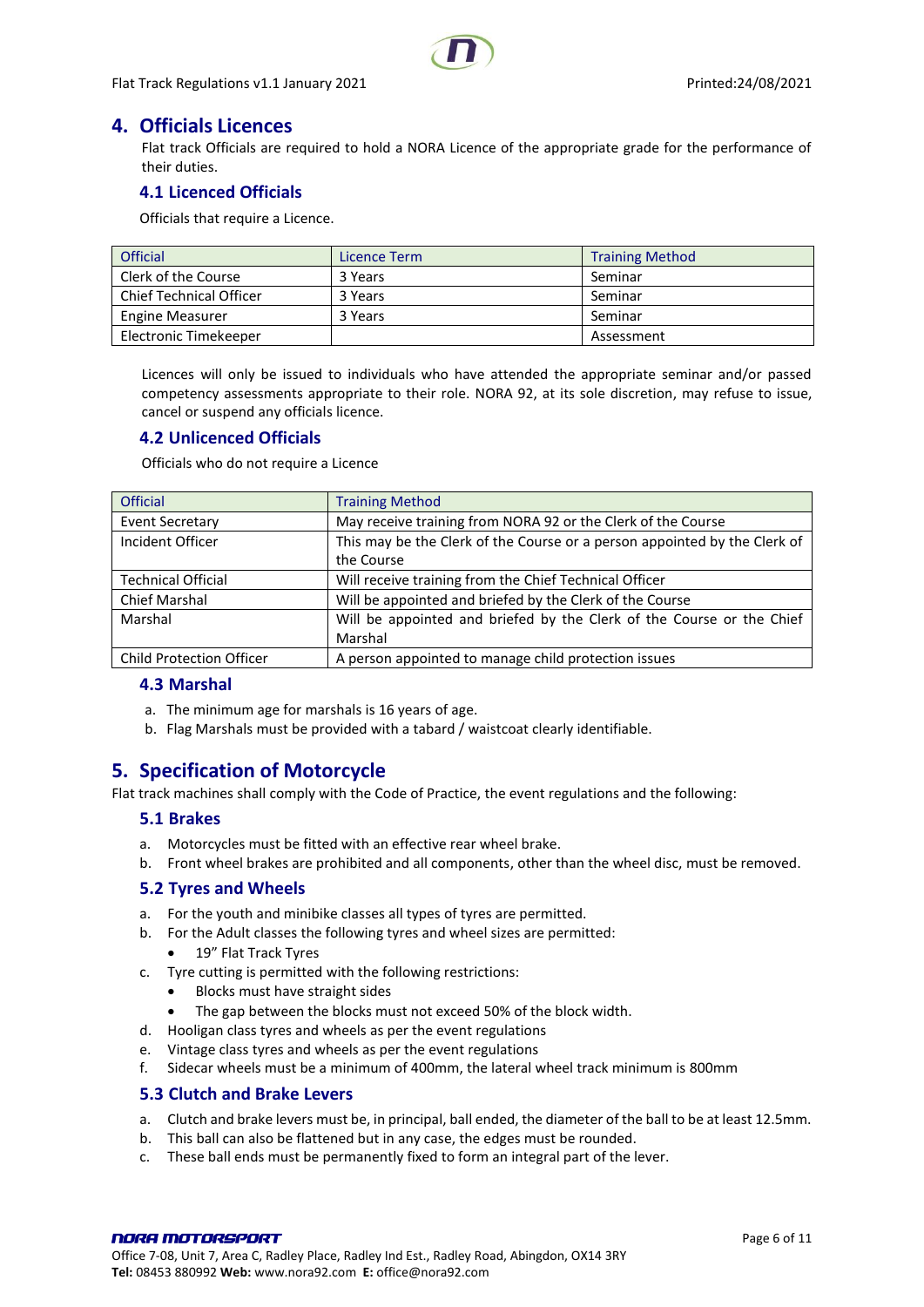#### <span id="page-6-0"></span>**5.4 Front Forks**

- a. For the youth classes the front forks must not project more than 8cm above the upper mounting points.
- b. For the adult classes the front forks must not project more than 7cm above the upper mounting points.

#### <span id="page-6-1"></span>**5.5 Footrests and Handlebars**

- a. Footrests should be mounted in their original positions on the frame or no lower than the bottom of the frame or engine.
- b. The ends of the footrests must be rounded with a radius of not less than 12.5mm. The ends of the handlebars on all motorcycles shall be rounded or otherwise protected.

#### <span id="page-6-2"></span>**5.6 Throttle**

All machines must be fitted with self-closing throttles.

#### <span id="page-6-3"></span>**5.7 Exhaust Pipes**

The end of the exhaust pipe or pipes must not project beyond the outer circumference of the rear tyres or the frame.

#### <span id="page-6-4"></span>**5.8 Running of Engines**

- a. The running of engines is prohibited except during official practice, actual racing, sound testing and for a period not exceeding five minutes prior to the start of each race.
- b. A breach of this regulation may involve disqualification from the event of the rider concerned.

#### <span id="page-6-5"></span>**5.9 Ignition Cut-Out**

All machines (except the hooligan class) will be fitted with an engine cut out system that must be operated by a non-elastic string or cord (coil telephone wire is not permitted). The cord should be a maximum of 500mm. Any part of the cut-out that remains live when disconnected must be shrouded in order to prevent accidental contact with any part of the motorcycle

#### <span id="page-6-6"></span>**5.10 Chain Guards**

- a. On all machines the manufacturer's original primary drive guards or parts of similar design must remain in place. Where a guard was not originally fitted the interface between the front sprocket and its interface with the chain must be covered.
- b. A sharks fin style protector must be fitted to guard the rear sprocket and must cover the point at which the bottom run of the chain interfaces with the rear sprocket.

#### <span id="page-6-7"></span>**5.11 Wheels**

- a. All motorcycles wheels with six or less spokes, welded or cast must be guarded in a manner that will not allow items to pass between the rim and the hub.
- b. Open class wheel sizes front and rear 16.5" 19"
- c. Minibike wheels sizes Front 12" -19" Rear1 2" -19"

#### <span id="page-6-8"></span>**5.12 Fuel**

Unleaded petrol as defined by European Committee for Standardisation (CEN), EN 228 (2004) or BS EN 228 (British Standards BS7070) must be used for Motocross, Cross Country and Enduro. Unleaded petrol must comply with the NORA 92/ FIM specification.

Manufactured race fuels that comply with the following regulations are allowed to be used in all competitions where no section of the event is to take place on a public highway.

| Max 102       |
|---------------|
|               |
| Max 90        |
| Max 90 kPa    |
| Max 2,7 Mass% |
| Max 5 $mg/L$  |
| Max 1 Vol%    |
| Max 35 Vol%   |
|               |

#### <span id="page-6-9"></span>**5.13 Number Plates**

a. Front number plates should be a minimum of 20cm x 20cm or be those issued by the club running the event

#### NORA MOTORSPORT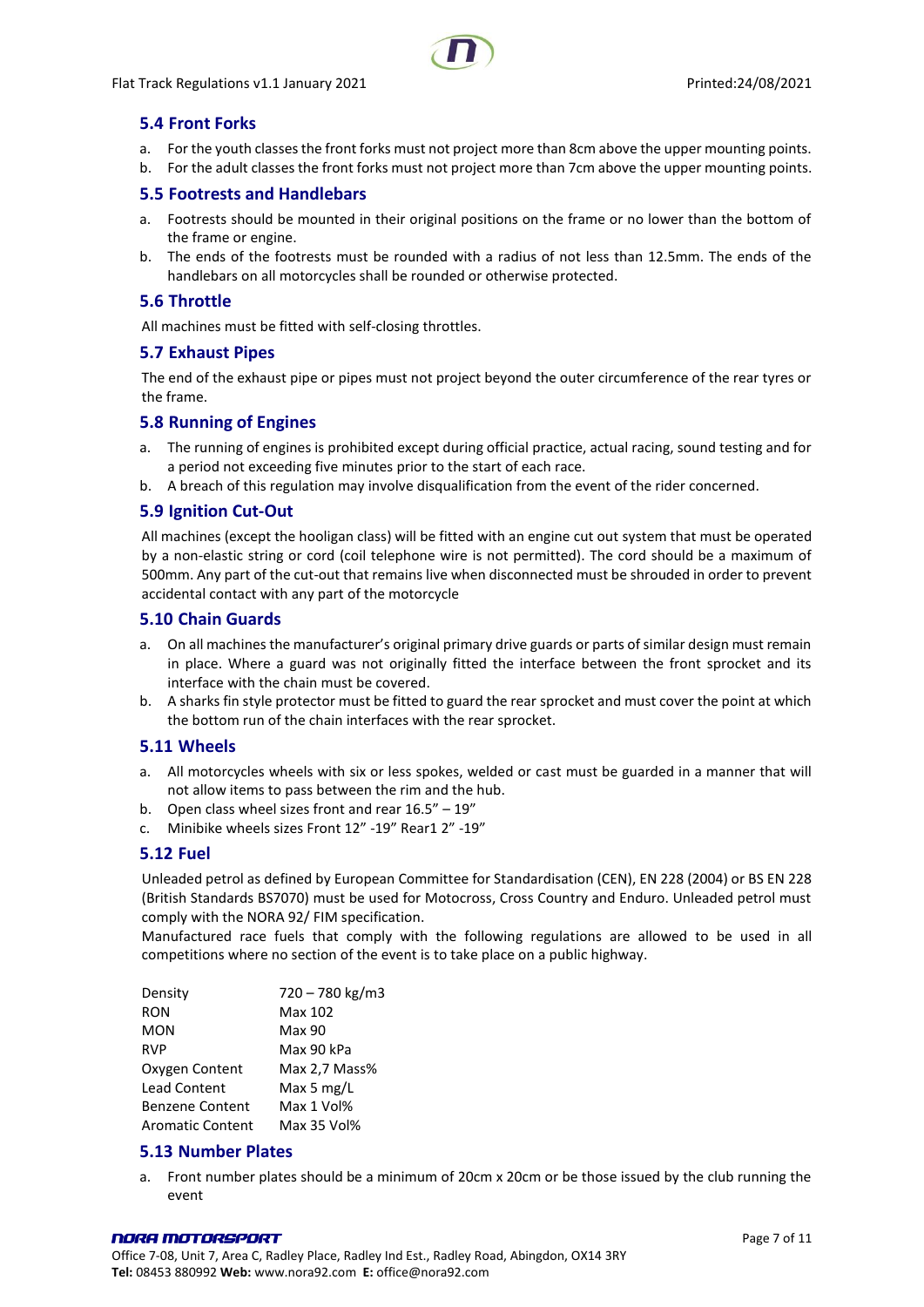Flat Track Regulations v1.1 January 2021 **Printed:24/08/2021** Printed:24/08/2021



- b. Side number plates must be fitted of such a size that the number can be read from a distance of 20M
- c. No metallic or reflective colours may be used in any circumstances.
- d. Side plates must be white and display black numbers.

# <span id="page-7-0"></span>**6. Technical Control**

- a. In the event of a protest against machine specification where an engine has to be stripped an additional fee of £250\* for four stroke and £150\* for two stroke machines MUST be submitted with the protest and protest fee. In the event of the protest being upheld the additional fee will be returned. If the protest is not upheld, 50% of the additional fee will be awarded to the other party and will be the only costs payable.
- b. The Clerk of the Course may disqualify or penalise any rider of a machine which exceeds the maximum permitted sound level, or which in his opinion is deemed to be excessively noisy.
- c. Random or spot checks may be made by NORA 92 Sound Control Officials of the sound level of any machine taking part in any NORA 92 event in addition to any routine checks at technical control if requested by the Clerk of the Course.
- <span id="page-7-1"></span>\* All payments to be made in cash

# <span id="page-7-2"></span>**7. Safety**

### **7.1 Medical Services**

At all events, including official practice, qualified first aid personnel must be in attendance with full first aid equipment. Organisers must ensure sufficient medical services for the type of event remain in place until the event has completely finished.

An IHCD Emergency Technician (EMT), First Response Emergency Care person (FREC), level 3 or above or the Voluntary Aid Society (VAS) equivalent, must be in attendance during official practice and racing. A Paramedic (PM) is recommended.

For International Events a Paramedic must be in attendance.

The minimum medical requirements are for one ambulance – On the condition the ambulance is available at all times. Should the ambulance be required to support the treatment of, or transport an injured rider the event must stop until such time that the ambulance is available again. The ambulance should be accompanied by either an IHCD Emergency Technician (EMT), First Response Emergency Care person (FREC), level 3 or above or the Voluntary Aid Society (VAS) equivalent, plus enough qualified first aid personnel to cover the course layout, size and type of event.

# <span id="page-7-3"></span>**7.2 Clothing**

- a. All competitors must wear a crash helmet. For information regarding helmets please refer to the helmet section within the NORA Code of Practice.
- b. Competitors are advised not to wear hand, face or body jewellery/piercings which could prove hazardous in the event of an accident.
- c. The mouth should be kept clear of anything likely to cause blockage of the airway in the event of an incident, e.g. chewing gum. This includes removing false dentures.
- d. It is not advised that bulky hard objects such as tools etc. are carried in pockets or on the person.
- e. Goggles or visor of a non-splinterable type must be worn at the commencement of each race. Spectacles, if worn, must be non-splinterable.
- f. It is advised that all riders and passengers should wear a body belt/kidney protector and wear protective armour giving protection to at least the chest and shoulders.
- g. All riders and passengers are advised to wear identification discs around the neck or wrist during racing and practicing. The disc should bear the wearers full name and date of birth.
- h. It is the responsibility of the riders parent/guardian to ensure that all protective clothing is correctly fitting for youth competitors.
- i. In all races and official practice's complete protective clothing produced for motocross racing or motorcycle leathers, knee length boots and gloves shall be worn by each rider and passenger. It is advised that motocross jerseys should provide protection against abrasion to the body and arms and that motocross jeans are padded at the hips and knees.
- j. For the 1000cc sidecar class, suits made of leather or a suitable substitute must be worn. The suit must be one piece or effectively joined to create one piece.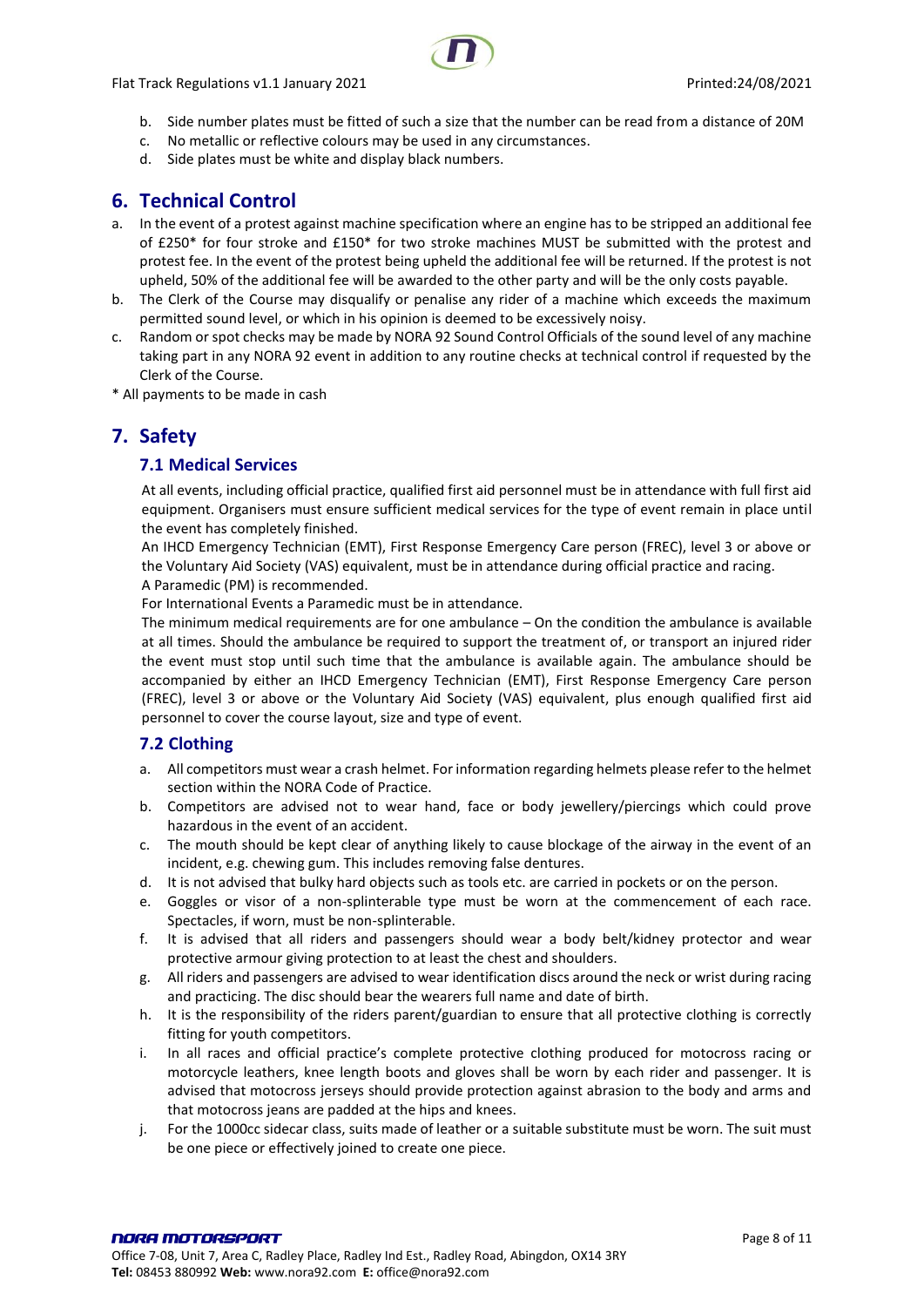### <span id="page-8-0"></span>**7.3 Fire Extinguishers**

Every NORA 92 track and event must have a minimum of two 6Kg dry powder fire extinguishers. The position of the extinguishers must be clearly marked. All extinguishers must have a minimum 34A 183B rating as well as a current certificate attached.

#### <span id="page-8-1"></span>**7.4 Riding in the Paddock**

Riding of machines in the paddock is strictly prohibited and warning signs should be erected.

Machines should be pushed with the engine dead. Riding of machines at a slow pace can be permitted if designated lanes protected from the public are used. Machines must be pushed upon exiting from any point on these lanes. In exceptional circumstances, if risk assessed by the Clerk of the Course, riders may be permitted to rider their machines but must not exceed first gear idle and must always wear a helmet. Under no circumstances may the machine be ridden by anybody other than the competitor or pillion passengers carried.

#### <span id="page-8-2"></span>**7.5 Track Access**

Strictly no personnel, other than signed on officials, are permitted on the track while machinery is operating.

#### <span id="page-8-3"></span>**7.6 Flag and Light Signals**

The following signals will be used:

Only authorised officials are permitted to use these flags. Any rider who is judged to have taken unfair advantage whilst a yellow flag is displayed, or ignored any other flag signal, may be disqualified or penalised accordingly by the Clerk of the Course. All of the below flags should be of an approximate size of 750mm x 600mm.

| <b>Signal Type</b>                      | <b>Meaning</b>                                                     |
|-----------------------------------------|--------------------------------------------------------------------|
| National Flag                           | This flag can be used for starting a race by being raised from the |
|                                         | ground.                                                            |
| Red                                     | All Riders must stop. Riders must not pass any red flag unless     |
|                                         | authorised or directed to do so and then proceed at a slow pace.   |
| Black - with the rider's number clearly | That rider to stop racing immediately and leave the track          |
| shown on a board                        |                                                                    |
| Yellow                                  | Danger, ride with extreme caution, no overtaking.                  |
| Green                                   | Course clear / Riders under starters orders.                       |
| <b>Yellow with Black Cross</b>          | Last Lap. / (either or) a two lap and then one lap board, clearly  |
|                                         | marked.                                                            |
| Chequered                               | Finish.                                                            |

# <span id="page-8-5"></span><span id="page-8-4"></span>**8. Race Management**

#### **8.1 Practice**

- a. For any race there must be a minimum period of 2 laps for practice on the actual course, the details of which must be stated in the Event Regulations.
- b. Riders will commence practice under the instructions of the start officials and must join the circuit from the designated area.
- c. The duration of practice will commence from the time when the first rider joins the circuit.
- d. The waving of the chequered flag will indicate the end of practice.
- e. Riders not completing two laps of practice for all classes that they are entered will not be allowed to compete in the class for which practice was missed.

#### <span id="page-8-6"></span>**8.2 Race Durations**

Flat Track race durations will be stated in the regulations.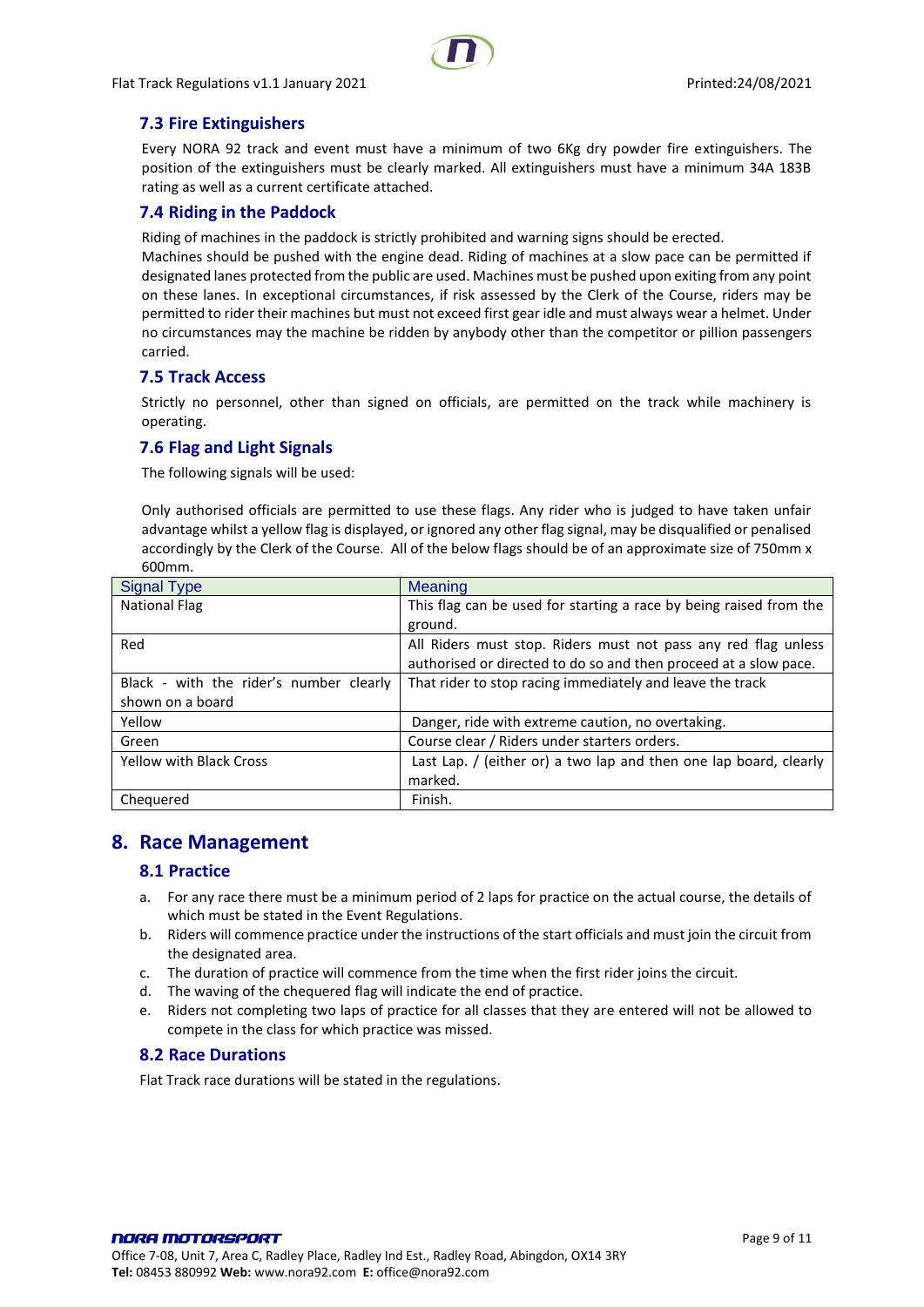#### <span id="page-9-0"></span>**8.3 Start Positions**

- a. Start positions will be established according to the provisions of the Event Regulations.
- b. Where the organisers decide the grid positions will be by ballot this must be conducted by the competitors at the event.

#### <span id="page-9-1"></span>**8.4 Method of Starting**

The following methods of starting a race may be used and shall be stated in the Event Regulations.

- a. The raising of the National flag
- b. Flyaway elastic start tapes.
- c. Start Light

#### <span id="page-9-2"></span>**8.5 Start Delays and Infringements**

- a. Riders are deemed to be under starter's orders when all of the riders are called to the start line, signified by the raising of a green flag.
- b. No persons will be allowed in the start area once riders have come under orders at the start line, except riders, passengers and authorised officials.
- c. Once the riders are under starter's orders, the start procedure should not commence until the circuit is clear, signified by the lowering of the green flag or the raising of the 5 sec board.
- d. Any rider not being ready to start within two minutes of coming under starters orders will be penalised.
- e. Any rider touching the tapes or jumping the start will be penalised by 25M

#### <span id="page-9-3"></span>**8.6 False Starts**

- a. All false starts shall be indicated by the waving of a red flag, all riders will have to go back to the starting area and await announcements regarding the restart.
- b. Any rider deemed to have caused a false start either by the Clerk of the Course or the Start Line Judge may be penalised.

#### <span id="page-9-4"></span>**8.7 Stopping a Race**

- a. If a race is stopped prior to 2 laps, the race shall be re-run if conditions and time permits.
- b. After this distance the race will be restarted and competed over the remaining distance. Riders will restart in a staggered line starting from the inside of the circuit, in the order in which the riders last crossed the finish line prior to the stoppage.
- c. If less than 2 laps are remaining then the race result will be declared on the last complete lap.
- d. Any rider being the cause of a stoppage may be disqualified from any results and may not compete in any re-run or may start 25M behind the line up, unless their actions were in the interest of safety.
- e. Only riders competing at the time of the showing of the red flag will be permitted to restart.

#### <span id="page-9-5"></span>**8.8 Finish of Race**

- a. The chequered flag will be displayed as the winner crosses the finish control line and will be kept flying until the last riders finish the lap.
- b. No rider will be allowed to start a fresh lap after the chequered flag has been displayed.
- c. Riders crossing the finish control line will be flagged off, their position being determined by the number of laps each has completed, those riders who complete a similar number of laps having their positions determined by the order in which they finish.

#### <span id="page-9-6"></span>**8.9 Race Results**

- a. If the results are to be decided on points, the points allocation must be clearly defined in the Event Regulations.
- b. Should a tie occur on an overall result the highest position in the final leg will determine the final order.
- c. All results are provisional until protest and appeal times have elapsed.

#### <span id="page-9-7"></span>**8.10 Change of Machine**

A change of machine may be permitted provided that prior notification is made to the Clerk of the Course before the race in which the change is to take place. The same machine must be used throughout any one race.